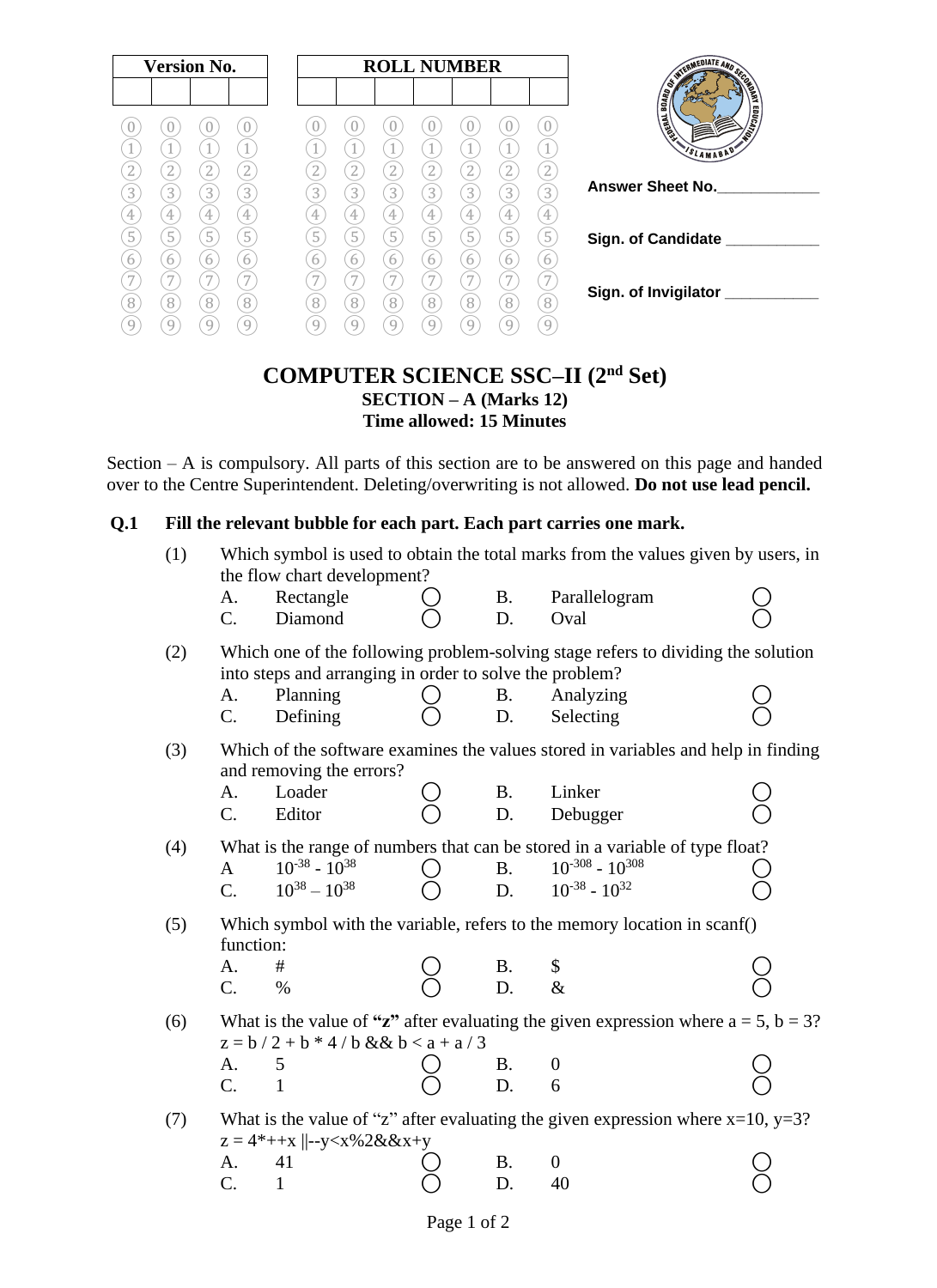| (8)  | What is the output of the following codes where $a=1$ and $b=5$ ?<br>if $(a-b<6)$ |                                                                       |                      |    |                                                                                |  |  |  |  |  |
|------|-----------------------------------------------------------------------------------|-----------------------------------------------------------------------|----------------------|----|--------------------------------------------------------------------------------|--|--|--|--|--|
|      |                                                                                   |                                                                       | printf("% $d$ ", a); |    |                                                                                |  |  |  |  |  |
|      |                                                                                   | else                                                                  |                      |    |                                                                                |  |  |  |  |  |
|      |                                                                                   |                                                                       | $print(f''\&d", b);$ |    |                                                                                |  |  |  |  |  |
|      |                                                                                   | printf("% $d$ ", a+b);                                                |                      |    |                                                                                |  |  |  |  |  |
|      | A.                                                                                |                                                                       |                      | Β. | 5                                                                              |  |  |  |  |  |
|      | C.                                                                                | 15                                                                    |                      | D. | 16                                                                             |  |  |  |  |  |
| (9)  |                                                                                   |                                                                       |                      |    | Which one of the following is a valid statement for "For loop"?                |  |  |  |  |  |
|      | A.                                                                                | for(:,)                                                               |                      | Β. | for(int $I = 1$ ; ;)                                                           |  |  |  |  |  |
|      | C.                                                                                | for $($ ; ; $k++$ )                                                   |                      | D. | All of these                                                                   |  |  |  |  |  |
| (10) |                                                                                   | Which logic gate is represented by the function = $(\overline{xy})$ ? |                      |    |                                                                                |  |  |  |  |  |
|      | A.                                                                                | <b>NAND</b>                                                           |                      | Β. | <b>NOR</b>                                                                     |  |  |  |  |  |
|      | C.                                                                                | Exclusive-OR                                                          |                      | D. | Exclusive-NOR                                                                  |  |  |  |  |  |
| (11) |                                                                                   |                                                                       |                      |    | A computer that makes the web pages available through the internet is called:  |  |  |  |  |  |
|      | A.                                                                                | website                                                               |                      | B. | web-server                                                                     |  |  |  |  |  |
|      | C.                                                                                | web-browser                                                           |                      | D. | web-link                                                                       |  |  |  |  |  |
| (12) |                                                                                   |                                                                       |                      |    | Which part of the web address tell the server type of file is being requested? |  |  |  |  |  |
|      | А.                                                                                | <b>WWW</b>                                                            |                      | B. | http://                                                                        |  |  |  |  |  |
|      | C.                                                                                | .html                                                                 |                      | D. | <b>URL</b>                                                                     |  |  |  |  |  |
|      |                                                                                   |                                                                       |                      |    |                                                                                |  |  |  |  |  |

\_\_\_\_\_\_\_\_\_\_\_\_\_\_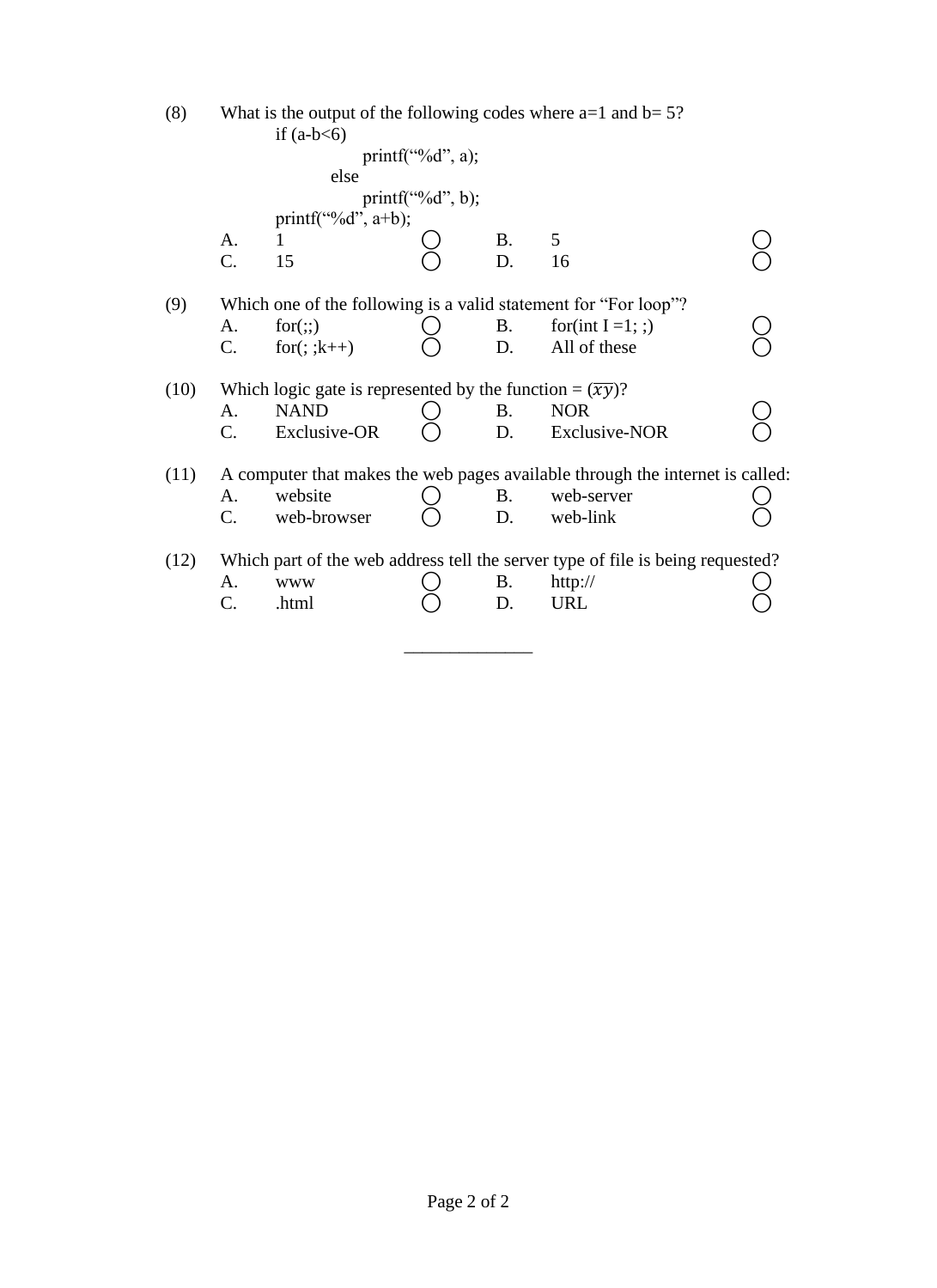

Federal Board SSC-II Examination Computer Science Model Question Paper (Curriculum 2009)

## Time allowed: 2.45 hours Total Marks: 43

Note: Answer any nine parts from Section 'B' and attempt any two questions from Section 'C' on the separately provided answer book. Write your answers neatly and legibly.

## **SECTION – B** (Marks 27)

| Q.2 |       | $(9 \times 3 = 27)$<br>Attempt any NINE parts from the following. All parts carry equal marks.                                                                       |  |  |  |  |  |  |  |  |  |
|-----|-------|----------------------------------------------------------------------------------------------------------------------------------------------------------------------|--|--|--|--|--|--|--|--|--|
|     | i.    | What are the features to select the best solution of a problem?<br>$(1+1+1)$                                                                                         |  |  |  |  |  |  |  |  |  |
|     | ii.   | Write an algorithm to find the sum, product and average of five given numbers?<br>$(1+1+1)$                                                                          |  |  |  |  |  |  |  |  |  |
|     | iii.  | Briefly describe the three fundamental element of structured programming in C<br>language?<br>$(1+1+1)$                                                              |  |  |  |  |  |  |  |  |  |
|     | iv.   | What happens if header-files were not used in C program? List at-least two<br>header-files with their purpose<br>$(1+2)$                                             |  |  |  |  |  |  |  |  |  |
|     | V.    | (3)<br>Compare printf() and puts() function with at-least one example.                                                                                               |  |  |  |  |  |  |  |  |  |
|     | vi.   | Write at-least three differences between format specifiers and escape sequence<br>characters.<br>(3)                                                                 |  |  |  |  |  |  |  |  |  |
|     | vii.  | Draw precedence table of operators used in the following expression:<br>(3)<br>$z = !(4^*++x-y    x==y/-y$                                                           |  |  |  |  |  |  |  |  |  |
|     | viii. | Differentiate between if-else-if and switch structure.<br>(3)                                                                                                        |  |  |  |  |  |  |  |  |  |
|     | ix.   | Write a code that prints the given sequence of numbers on a single line also print<br>its sum by using any loop.<br>$(2+1)$<br>30 27 24 21 18 15 12 9 6 3 0 -3 -6 -9 |  |  |  |  |  |  |  |  |  |
|     | X.    | Write the output of <b>each gate</b> shown in the following figure:<br>(3)<br>×<br>У<br>$F_{2}$<br>z                                                                 |  |  |  |  |  |  |  |  |  |
|     | xi.   | Differentiate between ordered list and unordered list used in HTML.<br>(3)                                                                                           |  |  |  |  |  |  |  |  |  |
|     | xii.  | $(1+1+1)$<br>Define the following terms:<br>Web-Hosting<br>Web-Server<br>$\mathbf b$ .<br>Hyper-Link<br>a.<br>$\mathbf{c}$ .                                         |  |  |  |  |  |  |  |  |  |
|     | xiii. | Differentiate between Frame and Frame set by giving one example used in<br>HTML.<br>(3)                                                                              |  |  |  |  |  |  |  |  |  |
|     |       | <b>SECTION</b> – $C$ (Marks 16)                                                                                                                                      |  |  |  |  |  |  |  |  |  |
|     |       | $(8 \times 2 = 16)$<br><b>Note:</b> Attempt any <b>TWO</b> questions.                                                                                                |  |  |  |  |  |  |  |  |  |
|     |       |                                                                                                                                                                      |  |  |  |  |  |  |  |  |  |

**Q.3** Write a C program to input electricity unit charge and calculate the total electricity bill according to the given condition: (5+3) For first 50 units Rs. 0.50/unit For next 100 units Rs. 0.75/unit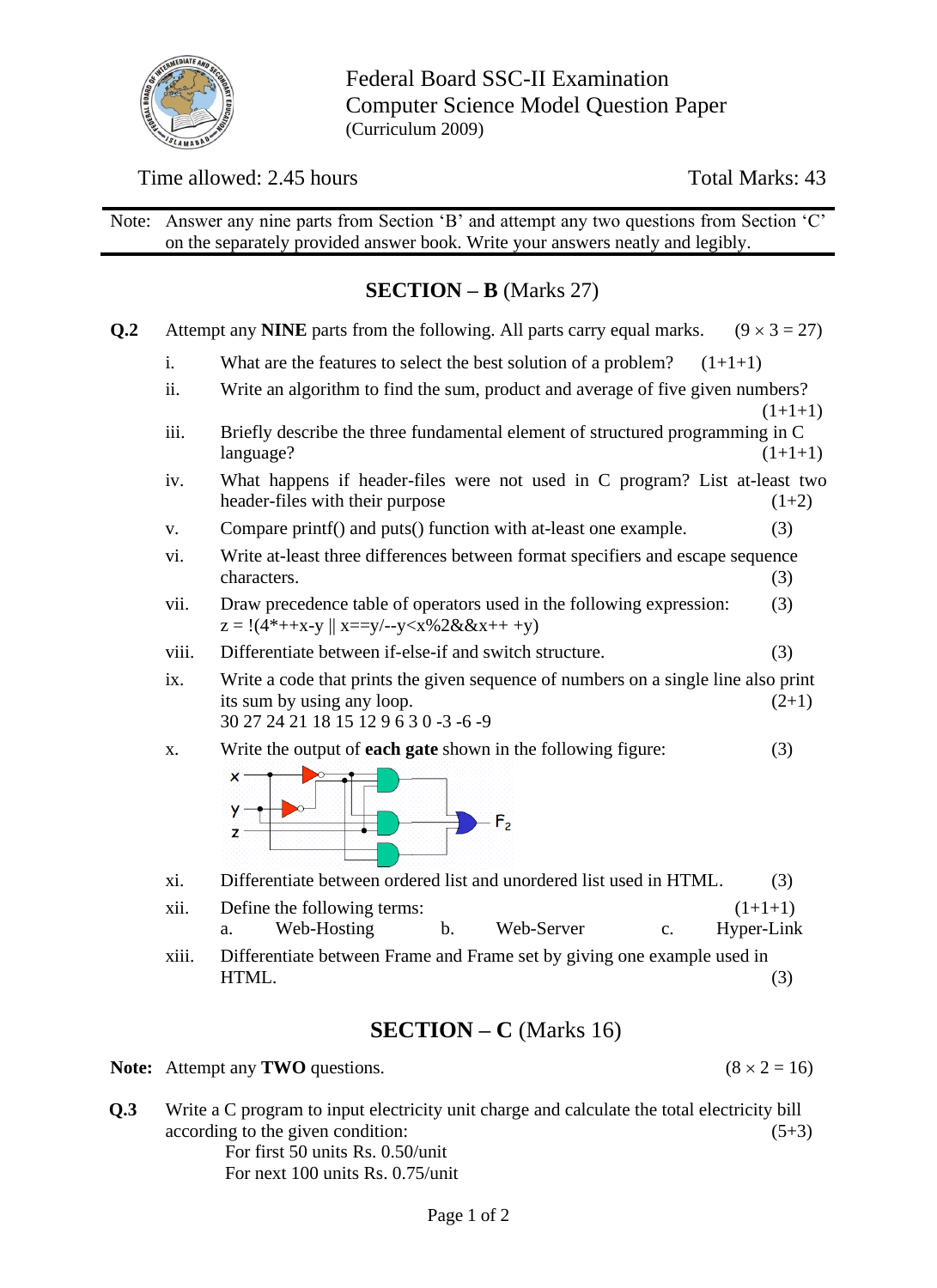For next 100 units Rs. 1.20/unit For unit above 250 Rs. 1.50/unit An additional surcharge of 20% is added to the bill. Also justify your selection of conditional control structure.

- **Q.4** Write a program that read a number and prints its power (take it from user) if it is a prime number otherwise print its factorial by using any control structure. (8)
- **Q.5** a. Briefly describe NOR and Exclusive NOR(XNOR) logic gate with circuit diagram and truth table. (4)
	- b. Define Karnaugh Map(K-Map) also write the simplification rules for three variable Karnaugh Map. (4)

\* \* \* \* \*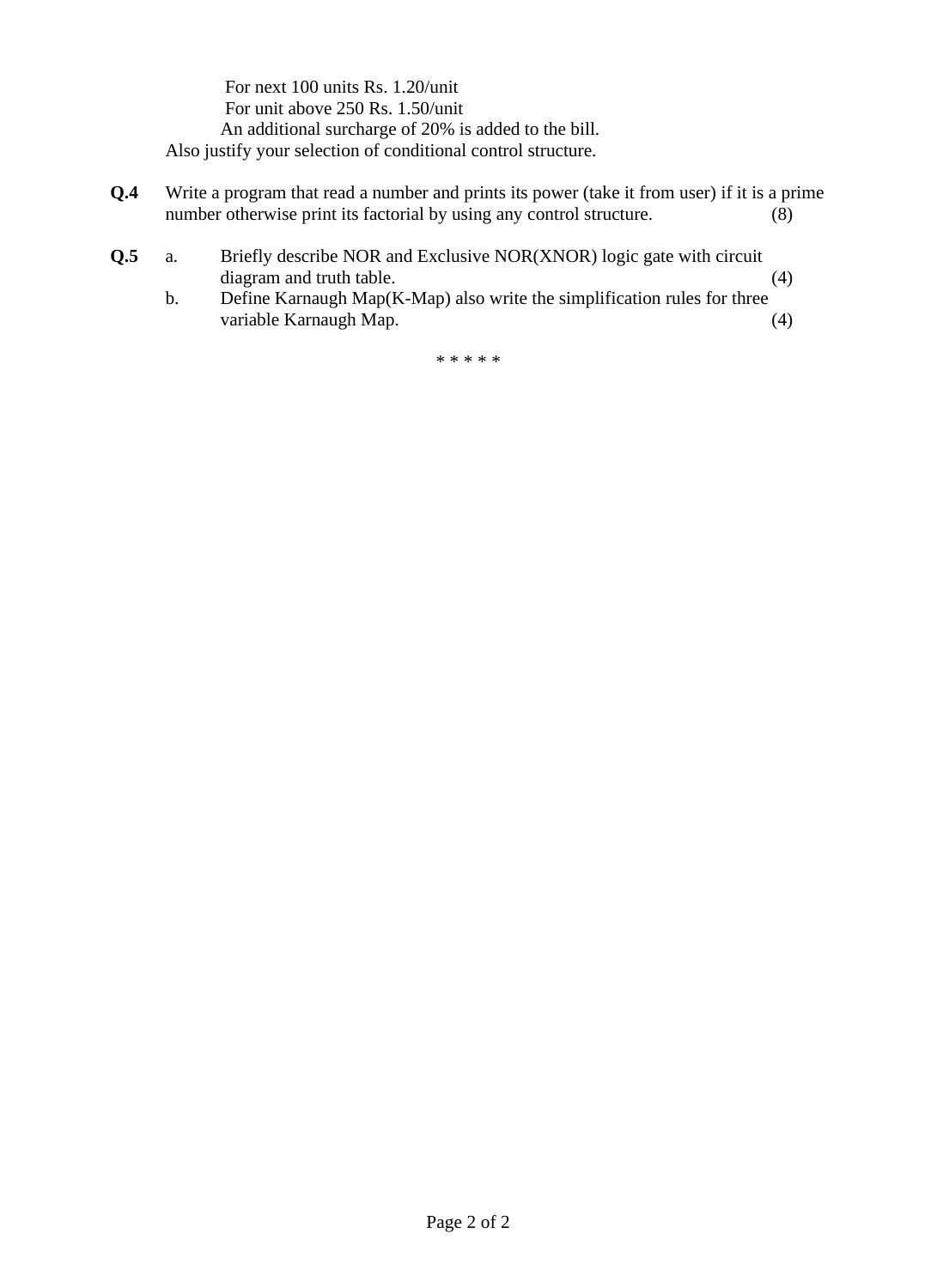# **COMPUTER SCIENCE SSC-II (2nd Set)**

## (Curriculum 2009) Student Learning Outcomes Alignment Chart

| <b>Sr</b><br>N <sub>0</sub> | <b>Section:</b><br>Q. No.<br>(Part no.) | <b>Contents and</b><br><b>Scope</b>        | <b>Student Learning Outcomes</b>                                                                                                                                                                                                                                                                                                                                                                                                                                                                                                                                                                                                                                                                                                               | Cognitive<br>Level ** | <b>Allocated</b><br>Marks in<br><b>Model</b><br>Paper |
|-----------------------------|-----------------------------------------|--------------------------------------------|------------------------------------------------------------------------------------------------------------------------------------------------------------------------------------------------------------------------------------------------------------------------------------------------------------------------------------------------------------------------------------------------------------------------------------------------------------------------------------------------------------------------------------------------------------------------------------------------------------------------------------------------------------------------------------------------------------------------------------------------|-----------------------|-------------------------------------------------------|
| $\mathbf{1}$                | A: $1(i)$                               | 1.3 Flow Chart                             | (iv) Use of flow chart symbols                                                                                                                                                                                                                                                                                                                                                                                                                                                                                                                                                                                                                                                                                                                 | U                     |                                                       |
| $\overline{2}$              | A:1(ii)                                 | 1.1 Understanding<br>the Problem           | iii) Plan the solution of problem                                                                                                                                                                                                                                                                                                                                                                                                                                                                                                                                                                                                                                                                                                              | K                     | 1                                                     |
| 3                           | A: $1(iii)$                             | 2.2 Programming<br>Environment             | ii) Explain the following modules<br>of the C programming environment<br>• Debugger                                                                                                                                                                                                                                                                                                                                                                                                                                                                                                                                                                                                                                                            | $\bf K$               | 1                                                     |
| $\overline{4}$              | A: $1(iv)$                              | 2.4 Constants and<br>Variables             | iii) Know the following data types offered<br>by C and the number of bytes taken by<br>each data type • Floating point - float                                                                                                                                                                                                                                                                                                                                                                                                                                                                                                                                                                                                                 | K                     | $\mathbf{1}$                                          |
| 5                           | A: $1(v)$                               | $3.1$ Input $/$<br><b>Output functions</b> | ii) Use input functions like: • scanf ()                                                                                                                                                                                                                                                                                                                                                                                                                                                                                                                                                                                                                                                                                                       | K                     | $\mathbf{1}$                                          |
| 6                           | A: $1(vi)$                              | 3.2 Operators                              | ii) Use the following arithmetic operators:<br>$\bullet$ Addition (+) $\bullet$ Subtraction (-) $\bullet$<br>Multiplication (*) • Division ( $\prime$ )<br>• Remainder $(\% )$<br>iii) Use the following assignment<br>operators: • Assignment operator (=)<br>• Compound assignment operator $(+) =, -$ ,<br>$=$ , $* =$ , $/ =$ , $\% =$ ) • Increment operator (++)<br>- Prefix - Postfix • Decrement operator (--)<br>- Prefix – Postfix v) Use the following<br>relational operators: • Less than () • Less<br>than or equal to $(\leq)$ • Greater than or<br>equal to $(>=) \cdot$ Equal to $(==) \cdot$ Not equal<br>to $(!=)$<br>vii) Use of the following logical operators:<br>$\cdot$ AND $(\&\&\$ $\cdot$ OR $(  )\cdot$ NOT $(!)$ | $\mathbf U$           | 1                                                     |
| $\overline{7}$              | A: $1(vii)$                             | 3.2 Operators                              | ii) Use the following arithmetic operators:<br>$\bullet$ Addition $(+) \bullet$ Subtraction $(-)$<br>• Multiplication $(*)$ • Division (/)                                                                                                                                                                                                                                                                                                                                                                                                                                                                                                                                                                                                     | U                     | $\mathbf{1}$                                          |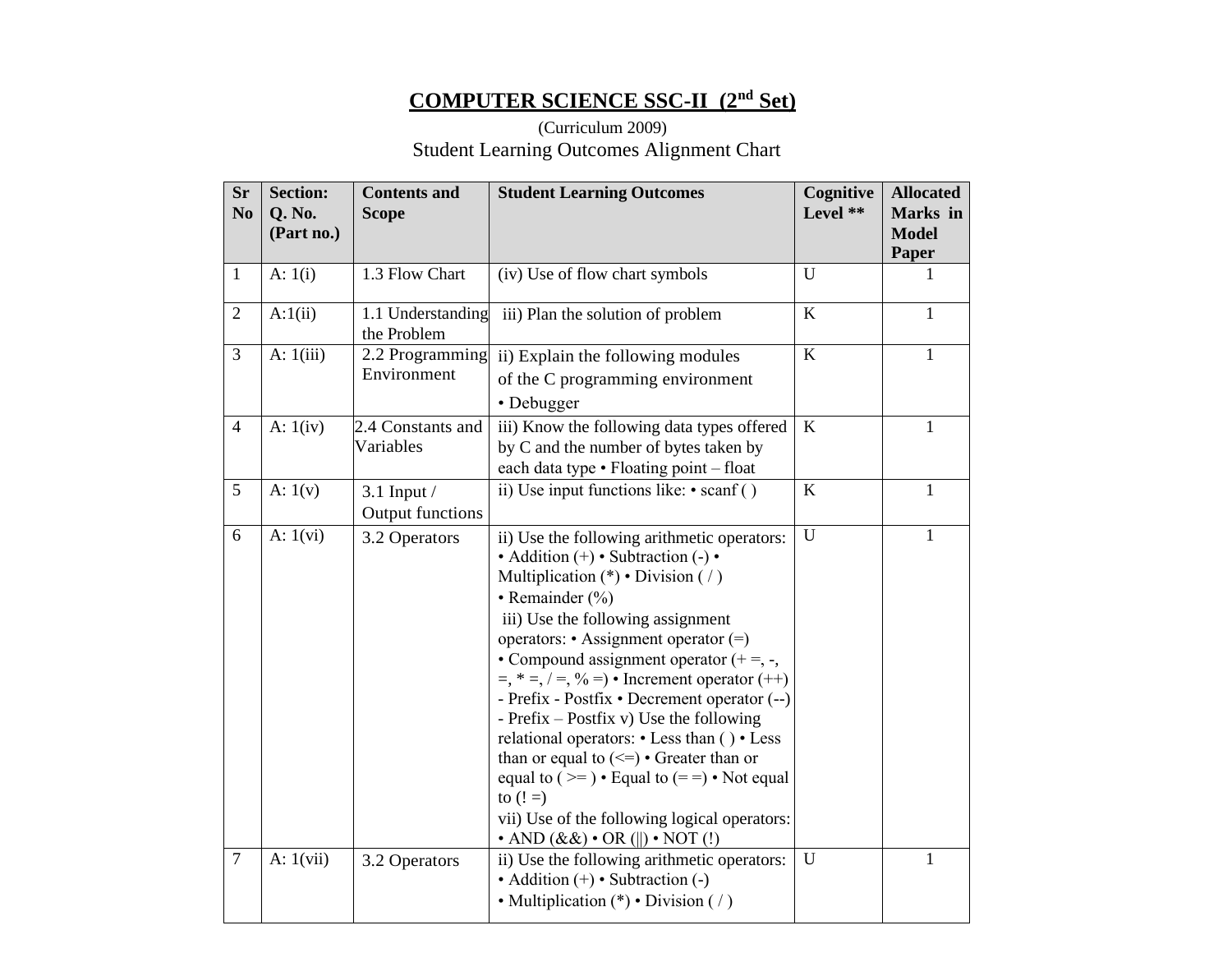|    |              |                                  | • Remainder (%)<br>iii) Use the following assignment<br>operators: • Assignment operator $(=)$<br>• Compound assignment operator $(+) =, -$ ,<br>$=$ , $* =$ , $/ =$ , $\% =$ ) • Increment operator (++)<br>- Prefix - Postfix • Decrement operator (--)<br>- Prefix $-$ Postfix v) Use the following<br>relational operators: • Less than () • Less<br>than or equal to $(\leq)$ • Greater than or<br>equal to $(>=) \cdot$ Equal to $(==) \cdot$ Not equal<br>to $(!=)$<br>vii) Use of the following logical operators: |              |              |
|----|--------------|----------------------------------|----------------------------------------------------------------------------------------------------------------------------------------------------------------------------------------------------------------------------------------------------------------------------------------------------------------------------------------------------------------------------------------------------------------------------------------------------------------------------------------------------------------------------|--------------|--------------|
| 8  | A: $1(viii)$ | 4.1 Control<br>Structure         | $\cdot$ AND $(\&\&\$ $\cdot$ OR $\left(\ \right) \cdot$ NOT $\left(\cdot\right)$<br>vi) Use if-else statement                                                                                                                                                                                                                                                                                                                                                                                                              | U            | 1            |
| 9  | A: $1(ix)$   | 5.1 Loop<br>Structure            | • ii) Know that for loop structure is<br>composed of: • For • Initialization<br>expression • Test expression • Body of<br>the loop • Increment / decrement<br>expression                                                                                                                                                                                                                                                                                                                                                   | $\mathbf{U}$ | $\mathbf{1}$ |
| 10 | A: $1(x)$    | 6.2 Logic Gates                  | iv) Explain the following logic gates<br>with the help of truth tables: NOR                                                                                                                                                                                                                                                                                                                                                                                                                                                | U            | 1            |
| 11 | A: $1(xi)$   | 7.1Introduction                  | i) Define the following terms: Web Server                                                                                                                                                                                                                                                                                                                                                                                                                                                                                  | $\bf K$      | $\mathbf{1}$ |
| 12 | A: $1(xii)$  | 7.1 Introduction                 | i) Define the following terms: • Uniform<br>Resource Locator (URL)                                                                                                                                                                                                                                                                                                                                                                                                                                                         | U            | 1            |
| 13 | B: 2(i)      | 1.1 Understanding<br>the Problem | v) Select the best solution on the basis of:<br>• Speed • Cost • Complexity                                                                                                                                                                                                                                                                                                                                                                                                                                                | $\rm K$      | $1 + 1 + 1$  |
| 14 | B: 2(ii)     | 1.2 Algorithm                    | iv) Write algorithms for solving the<br>following problems: - • To find the sum,<br>product and average of five given numbers                                                                                                                                                                                                                                                                                                                                                                                              | $\mathbf U$  | $1+1+1$      |
| 15 | B: 2(iii)    | 2.1 Introduction                 | ii) Explain the following levels of<br>programming languages • Structured<br>language                                                                                                                                                                                                                                                                                                                                                                                                                                      | $\bf K$      | $1 + 1 + 1$  |
| 16 | B: 2(iv)     | 2.3 Programming<br><b>Basics</b> | i) Define header files                                                                                                                                                                                                                                                                                                                                                                                                                                                                                                     | ${\bf U}$    | $1 + 2$      |
| 17 | B: 2(v)      | 3.1 Input / Output<br>functions  | i) Use output functions like: $\cdot$ printf ()                                                                                                                                                                                                                                                                                                                                                                                                                                                                            | $\mathbf U$  | 3            |
| 18 | B: 2(vi)     | 3.1 Input / Output<br>functions  | iv) Define Format specifiers<br>v) Define an escape sequence                                                                                                                                                                                                                                                                                                                                                                                                                                                               | $\mathbf U$  | 3            |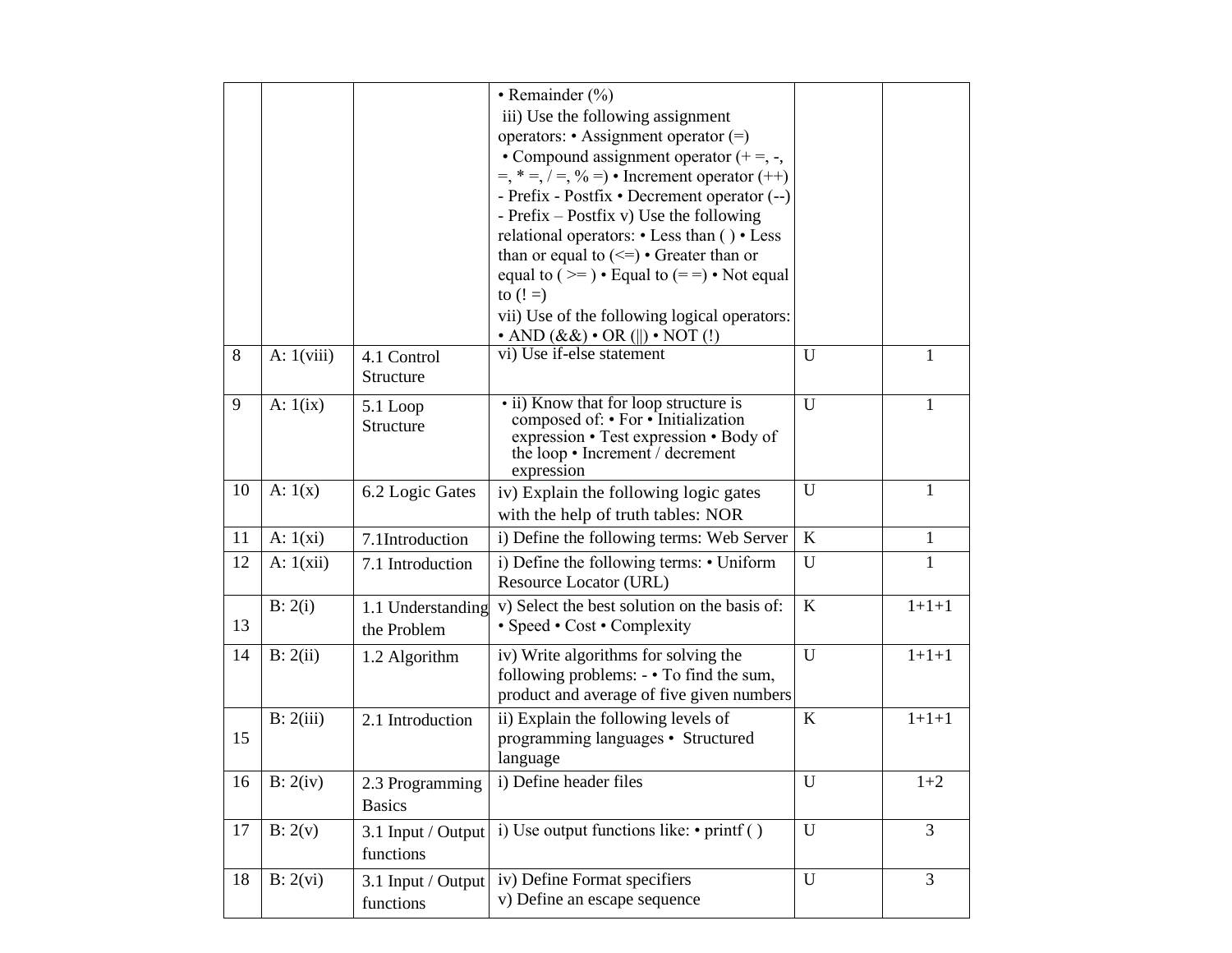| 19 | B: 2(vii)  | 3.2 Operators                                                                       | xi) Define and explain the order of<br>precedence of operators                                                                                                         | $\mathbf{U}$ | $1+2$          |
|----|------------|-------------------------------------------------------------------------------------|------------------------------------------------------------------------------------------------------------------------------------------------------------------------|--------------|----------------|
| 20 | B: 2(viii) | 4.1 Control<br>Structure                                                            | x) Differentiate among all selection<br>structures                                                                                                                     | U            | 3              |
| 21 | B: 2(ix)   | 5.1 Loop<br>Structure                                                               | viii) Write codes for flowcharts discussed<br>in unit-1                                                                                                                | $\mathsf{A}$ | $2 + 1$        |
| 22 | B: 2(x)    | 6.2 Logic Gates                                                                     | iii) Explain a truth table.                                                                                                                                            | K            | $\overline{3}$ |
| 23 | B: 2(xi)   | 7.4 Creating Lists                                                                  | iii) Differentiate between ordered list and<br>unordered list                                                                                                          | $\mathbf{U}$ | $1+1+1$        |
| 24 | B: 2(xii)  | 7.1 Introduction                                                                    | i) Define the following terms: Web Server<br>• Web Hosting                                                                                                             | K            | $1+2$          |
| 25 | B: 2(xiii) | 7.8 Creating<br>Frames                                                              | ii) Differentiate between a frame and a<br>frameset                                                                                                                    | U            | 3              |
| 26 | C: 3       | 4.1 Control<br>Structure                                                            | ix) Use nested selection structures                                                                                                                                    | $A+U$        | $5 + 3$        |
| 27 | C: 4       | $5.1$ Loop<br>Structure                                                             | viii) Write codes for flowcharts discussed<br>in unit-1                                                                                                                | $\mathbf{A}$ | 8              |
| 28 | C: 5       | 6.2 Logic<br>a.<br>Gates<br>6.3<br>$\mathbf{b}$ .<br>Simplification<br>using K Maps | iv) Explain the following logic gates with<br>the help of truth tables: • NOR • Exclusive<br>NOR (XNOR)<br>iii) Simplify three variable Boolean<br>function/expression | K            | $4 + 4$        |

#### **\*\*Cognitive Level**

K: Knowledge U: Understanding A: Application